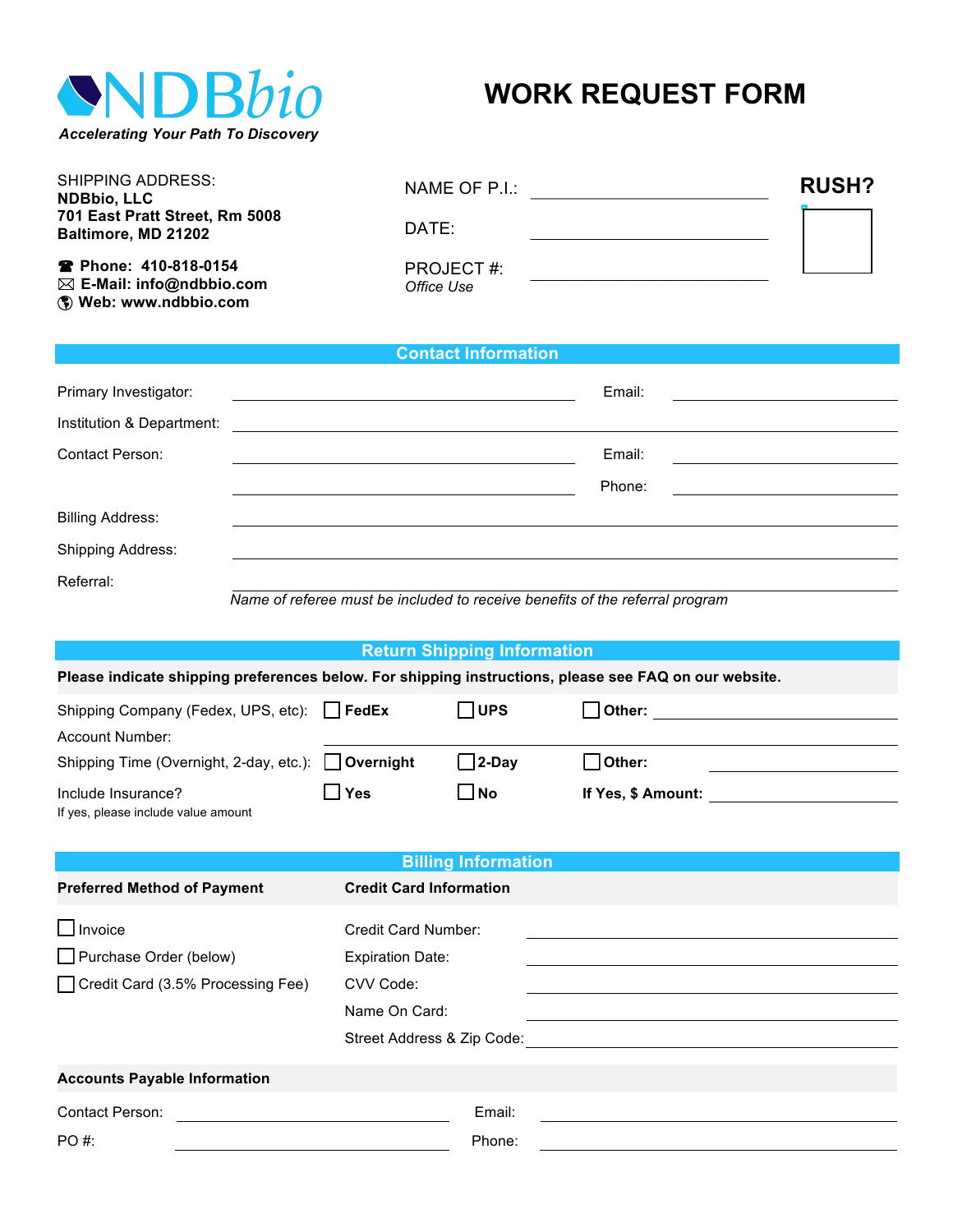

**PI: RUSH? Date of Request:**

**Project # (Office Use):** 

|                                                                                                                | <b>Project Information</b>                                                                                                                                                                                                                                                                                                       |                                       |  |  |
|----------------------------------------------------------------------------------------------------------------|----------------------------------------------------------------------------------------------------------------------------------------------------------------------------------------------------------------------------------------------------------------------------------------------------------------------------------|---------------------------------------|--|--|
| Species:                                                                                                       | Samples Shipped In:                                                                                                                                                                                                                                                                                                              |                                       |  |  |
| Organ(s):                                                                                                      | <b>Blocks Only?</b>                                                                                                                                                                                                                                                                                                              | ∣Yes                                  |  |  |
| Fixative Type and Time<br>(for IHC):                                                                           | Slides Only?<br><u> 1980 - Johann Barn, mars ann an t-Amhain Aonaich an t-Aonaich an t-Aonaich ann an t-Aonaich ann an t-Aonaich</u>                                                                                                                                                                                             | Yes                                   |  |  |
| Total Number of Samples:                                                                                       | <u> 1980 - Johann Barbara, martxa alemaniar arg</u>                                                                                                                                                                                                                                                                              |                                       |  |  |
|                                                                                                                |                                                                                                                                                                                                                                                                                                                                  |                                       |  |  |
|                                                                                                                | <b>Sectioning Information</b><br>For IHC projects, we recommend 2 to 3 unstained slides per sample per antibody.                                                                                                                                                                                                                 |                                       |  |  |
| Number of Unstained Slides Per Sample: [1989] Mumber of Unstained Slides Per Sample:                           | Multiple Sections Per Slide? [ Yes                                                                                                                                                                                                                                                                                               |                                       |  |  |
| Thickness (Microns):                                                                                           |                                                                                                                                                                                                                                                                                                                                  | If Yes, Number of Sections Per Slide: |  |  |
| 5 microns is standard                                                                                          | Bake Slides: 1 Yes                                                                                                                                                                                                                                                                                                               |                                       |  |  |
|                                                                                                                | <b>Staining Information</b>                                                                                                                                                                                                                                                                                                      |                                       |  |  |
| Please select all of the staining needed for the project:                                                      |                                                                                                                                                                                                                                                                                                                                  |                                       |  |  |
| $\Box$ Immunohistochemistry<br>$\Box$ In Situ Hybridization                                                    | □ Custom Antibody/Probe Optimization<br>$\Box$ TUNEL                                                                                                                                                                                                                                                                             | Other:                                |  |  |
| $\Box$ Hematoxylin & Eosin (H&E)                                                                               | □ Special Stain (Masson's Trichrome, etc.) :                                                                                                                                                                                                                                                                                     |                                       |  |  |
|                                                                                                                | <b>Digital Imaging &amp; Reporting Information</b>                                                                                                                                                                                                                                                                               |                                       |  |  |
| Please select all of the services needed for the project:                                                      |                                                                                                                                                                                                                                                                                                                                  |                                       |  |  |
| $\Box$ Digital Imaging                                                                                         | $\Box$ Pathology Reporting<br>$\Box$                                                                                                                                                                                                                                                                                             | Other:                                |  |  |
| <b>Additional Information:</b><br>-For Digital Imaging, please specify the target and magnification of images. | -Please include specific instructions or diagrams for grossing, processing, and sectioning of tissue if necessary.<br>-For Antibody Optimization and Pathology Reporting, please include a brief summary of your project and/or your target<br>of interest and/or scoring instructions, including publication references if any. |                                       |  |  |
| Please add any other relevant project information/requests here:                                               |                                                                                                                                                                                                                                                                                                                                  |                                       |  |  |
|                                                                                                                |                                                                                                                                                                                                                                                                                                                                  |                                       |  |  |
|                                                                                                                |                                                                                                                                                                                                                                                                                                                                  |                                       |  |  |
|                                                                                                                |                                                                                                                                                                                                                                                                                                                                  |                                       |  |  |
|                                                                                                                |                                                                                                                                                                                                                                                                                                                                  |                                       |  |  |
|                                                                                                                |                                                                                                                                                                                                                                                                                                                                  |                                       |  |  |